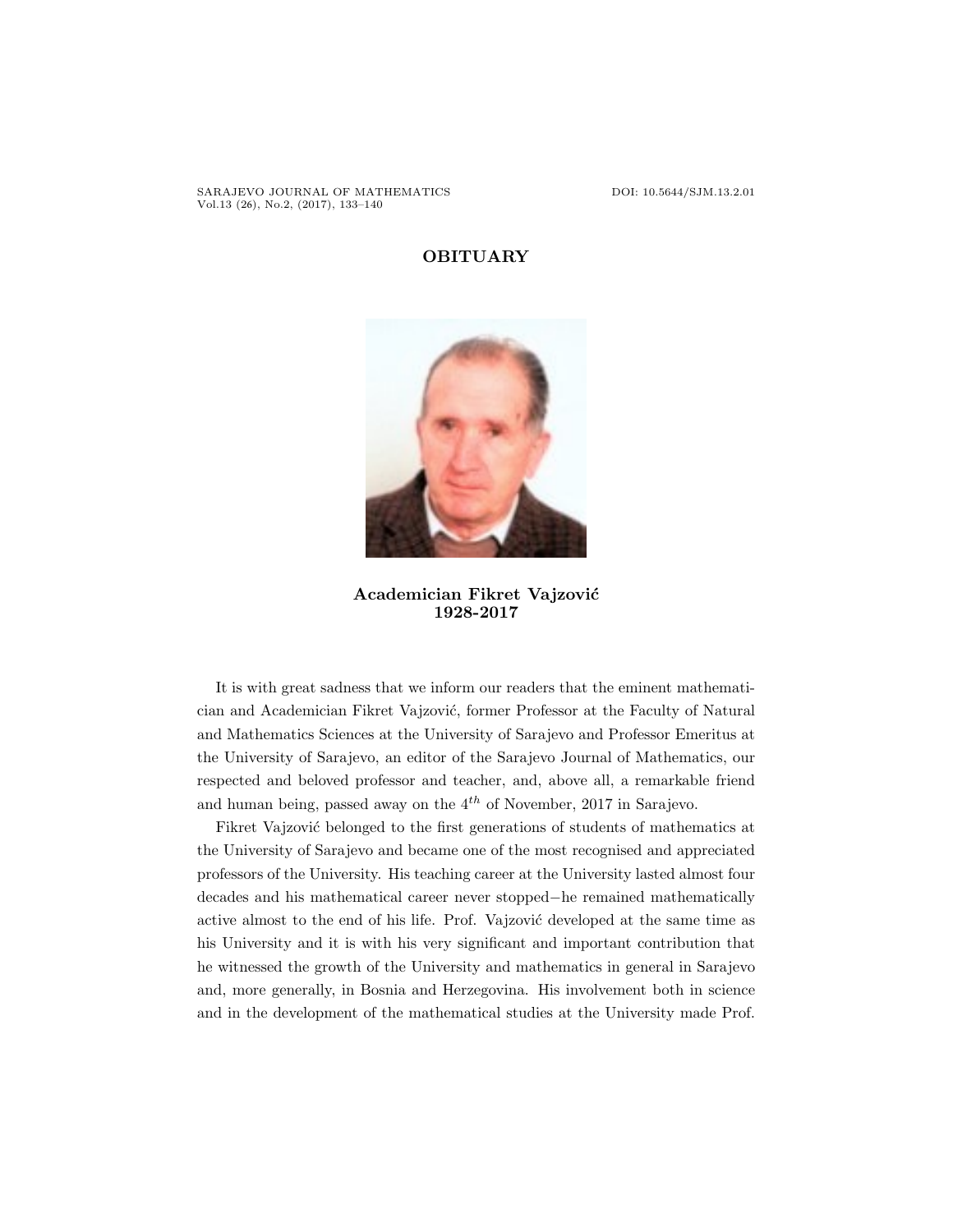Vajzović one of the most significant contributors to the university in Sarajevo and wider.

Academician Fikret Vajzović was born on the  $1^{st}$  of May 1928 in Konjic, where he graduated from the primary school and then, after losing his father at an early age, he moved with his motherand his younger brother and sister to Mostar, the birthplace of his mother. It is there that he went to the secondary school and the Teachers School, from which he graduated in 1947. Immediately afterwards he took a job as a teacher and at the same time enrolled as a student of mathematics and physics at the Higher Teaching Academy in Sarajevo, from which he graduated in 1955. Then, while continuing his work as teacher, he entered the Department of Mathematics at the Faculty of Philosophy in Sarajevo, as a part−time student, where he obtained his degree in 1959.

Immediately after finishing his undergraduate studies, Fikret Vajzović was nominated Assistant at the Faculty of Philosophy and then at the newly formed Faculty of Natural and Mathematical Sciences. So from then, until his retirement in 1999, he served the Faculty of Natural and Mathematical Sciences−with the exception of the period 1976−1979, when he helped the nascent University "Džemal Bijedić" as a Professor at their Facultaty of Mechanical Engineering, while continuing his professorial duties at the University of Sarajevo.

During the period between 1962 and 1964, Fikret Vajzović studied for his Master's degree in Mathematics at the Department of Mathematics of the University of Zagreb, where he graduated as a Master of Mathematical Sciences in March 1965 with his Master's thesis, entitled "Funkcionalne jednadžbe u vektorskim prostorima" ("Functional equations in vector spaces"). Just a few months later, in September 1965, he defended his Ph. D. thesis under the supervision of the celebrated Professor Svetozar Kurepa, who has, in spite of a large number of students spread all over the world, always thought of Fikret Vajzović as his best student.

The professorial career of Fikret Vajzović started in 1965, when he was named a Docent (Assistant Professor). In 1972 he became an Associate Professor and finally, in 1979, a Full Professor at the University of Sarajevo.

Prof. Vajzović's scientific activity was concerned with two important parts of Mathematical Analysis: Functional Analysis and the Theory of Functional Equations. His scientific articles touched various areas, such as: Summability, Theory of Functions, Measure Theory, Operator Theory on Hilbert and Banach Spaces, Banach algebras and Banach spaces, Semigroups in Fréchet spaces, etc.

134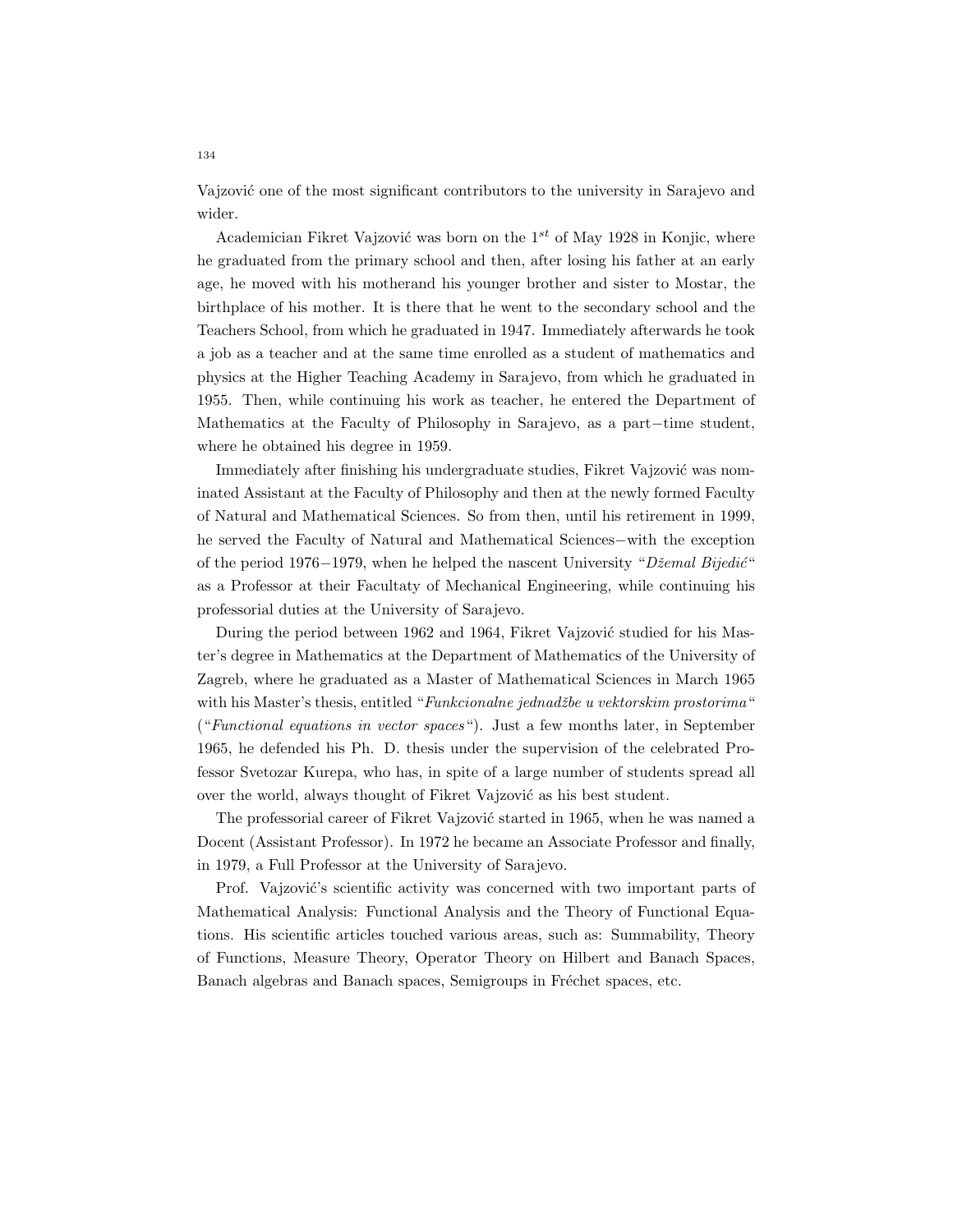It can certainly be said that Prof. Vajzović was one of the founders of modern mathematical analysis and mathematics in general in this region, as well as one of the best mathematicians ever to be associated with the Department of Mathematics and Bosnia and Herzegovina. He was the founder of the Sarajevo School of Functional Analysis.

Prof. Fikret Vajzović published around 40 scientific papers, two textbooks and he wrote lecture notes for the majority of subjects that he was teaching. The quality of these is such that they could be published in state. His articles are published in best journals of the former Yugoslavia, as well as in the international journals. All his papers are carefully reviewed in all three main international review journals, namely Mathematical Reviews in the USA, Matematika Akademii Nauk in the SSSR and Zentralblatt für Mathematik in Germany. The significance of mathematical results can be measured by their inclusion in important monographs, for example the volume Functional equations in single variable of Monografie Matematyczne by Marek Kuczma, (Warsaw, Polish Academy of Sciences, 1968), includes all the papers published up to that point by Fikret Vajzović. All his articles in the subject of functional analysis up to 1969 feature in the bibliography of the well−known journal "Aequationes mathematicae" (1969), which is published as a supplement to the monograph "Vorlesungen ber Funktionalgleichungen und ihre Anwendungen" by J. Aczel. Let us mention some of the most significant mathematical results obtained by Fikret Vajzović. For example, in his paper " $S^{\alpha,\beta}-inclusion$  of summability methods " he proved an inclusion theorem for  $S^{\alpha,\beta}$  –summability methods and in this way, removed obstacles for a further development of that theory. He also proved the Krejn hypothesis (M. G. Krejn was a well-known Russian mathematician) connected with the spectre of entire operators in Hilbert spaces. Of course, it should be emphasised that the results of  $F$ . Vajzović had more than a theoretical importance. For example, in his joint work with K. Suruliz he solved a problem posed by E. D. Cashwell and C. I. Everett and whose solution gives as a corollary the solution of the Maxwell-Jüttner equation which is used in the theory of elastic collision of the molecules of the balanced idealised gas. This was the first exact solution of that equation. In his joint work with R. Vugdalić in the theory of integral group operators, F. Vajzovi´c generalised the results of the celebrated Russian mathematician V. P. Maslov. He also proved various exponential formulas for  $\alpha$ −integrated operator semigroups. Fikret Vajzović defined the notion of quasi−Hilbert space and, in joint work with his doctoral students, he investigated the properties of such spaces, the properties of groups and semigroups of operators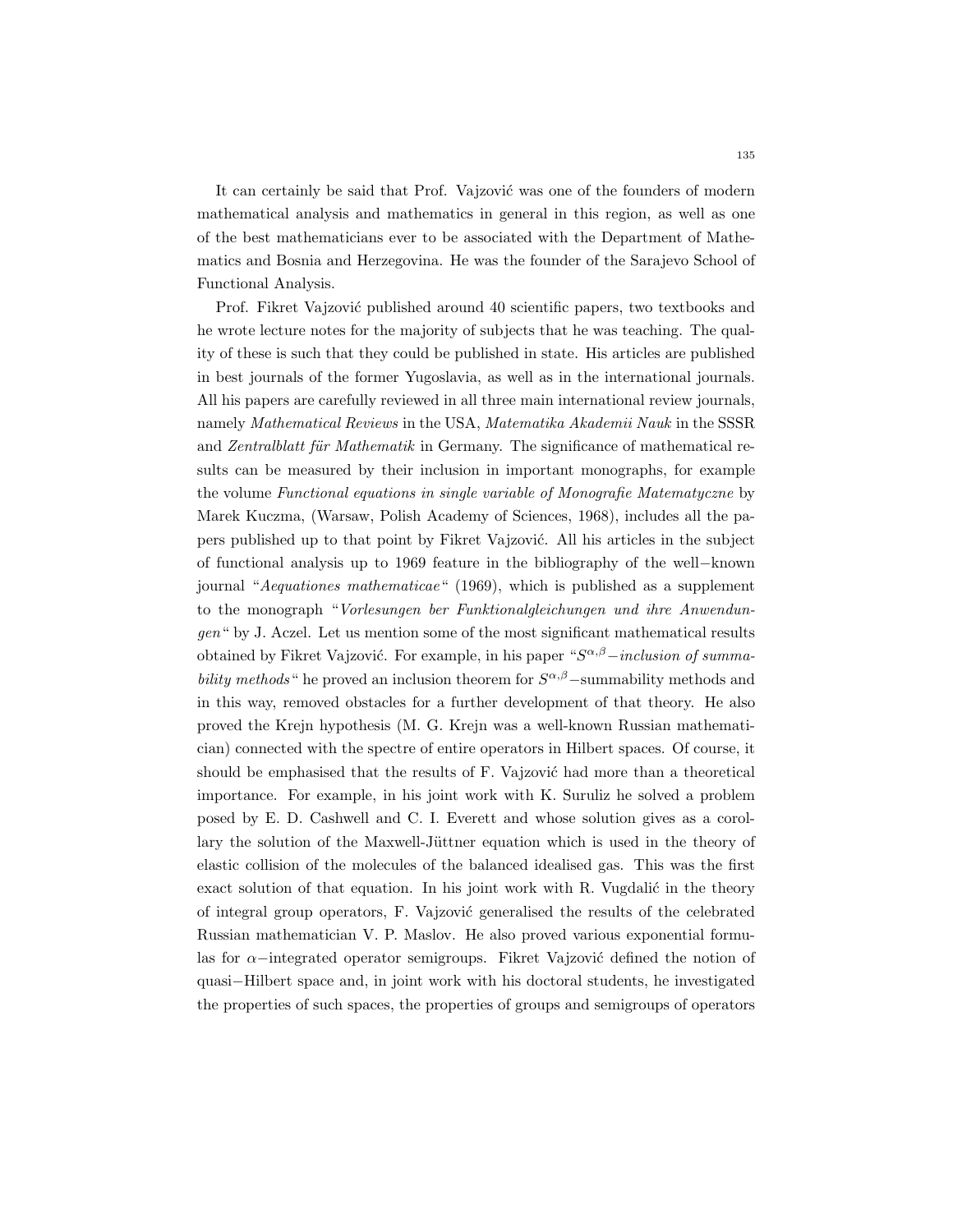and the cosine operator functions on such spaces. They specifically studied Hilbert transform on quasi−Hilbert spaces. In his joint work with A. Sahović, Vajzović proved that the Hilbert transform H in quasi−Hilbert spacesis basically equal to  $-AA_{+}^{-1}(=-A_{+}A^{-1}),$  where  $iA$  is the infinitesimal generator of the isometry group that determines the given Hilbert transform and  $A_+$  is the positive root of the operator  $-A^2$ . It is important to notice that this was the first time that the Hilbert transform on quasi−Hilbert spaces was put in connection with the operators A and  $A_{+}$ . The same authors proved further more that when the spectre of the operator A is positive, then  $H = iI$ , where i and I are the imaginary unit and the identity operator, respectively. Thanks to this surprising result one obtains a significant generalisation and completion of an earlier result by the renowned German mathematician D. Hilbert in the space  $L_2$ , and the method also gives a new proof of a result by the well-known Hungarian mathematician M. Riesz for spaces  $L_p$ , when  $1 < p < \infty$ . Various local and international mathematicians used results of Fikret Vajzović, either directly or as a basis for further investigation. We shall only mention some of them: K. Lajkó refers to F. Vajzović in the title of his paper: " $On$ the Solution of a Functional Equation of F. Vajzović" (1972). He is further cited in the joint paper Z. Daroczy−K. Lajk´o−L. Szekelyhidi "Functional Equations on ordered fields" (1977), and in the work of J. A. Baker and I. Cioranescu. Among those who used the mathematical work of the Academician Fikret Vajzović are also his numerous students, at the master or doctoral level. Prof. Vajzović supervised around 50 B. Sc. theses, 17 Master's theses and, finally, 8 doctoral theses. He also supervised two theses that were started in Moscow under the supervision of the well-known Russian mathematician A. G. Kostjučenko, with whom Prof. Vajzović collaborated personally during a year−long visit at the celebrated Lomonosov University. Many of Prof. Vajzović papers are obtained in collaboration with junior mathematicians, his master's and doctoral students. Academician Vajzović was very cultured in mathematics and more generally, with well-defined scientific and professional criteria, a man of exceptional human qualities and an excellent lecturer. He was a refined intellectual who, in addition to mathematics, knew much about literature, classical music, philosophy and history. His entire contribution over the long period of activity is of irreplaceable importance to the life of the Department of Mathematics, the Faculty of Natural and Mathematical Sciences, the University of Sarajevo, as well as all over Bosnia and Herzegovina and beyond. Both by his scientific and by his pedagogic work, the Academician Fikret Vajzović made an enormous contribution to the development of scientific research and the formation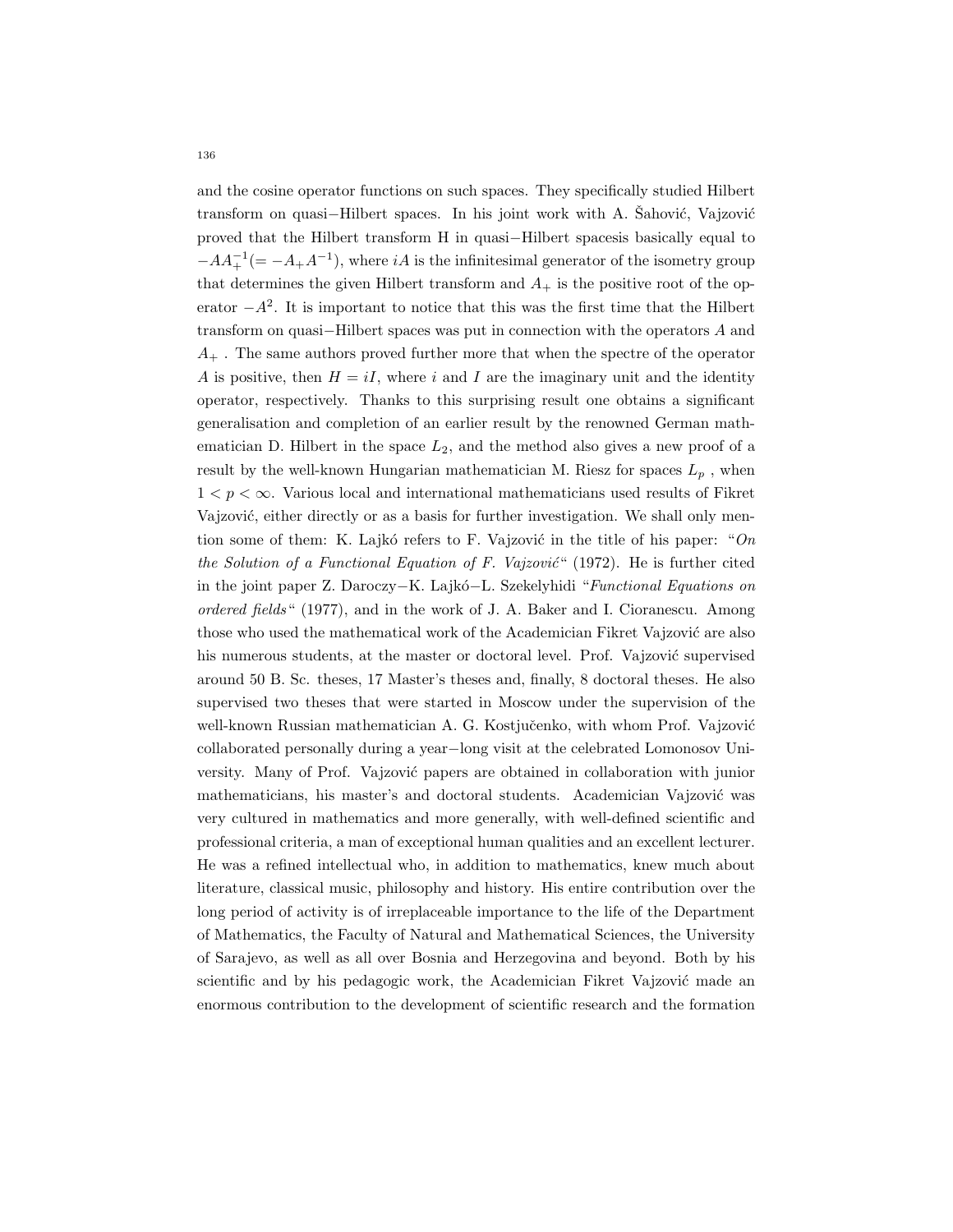of pedagogical and scientific strength in the mathematical life in BiH. One has to emphasise his contribution in raising the quality and level of the mathematical education both at the undergraduate and the postgraduate level, where he taught for over 30 years.

During his long career, Fikret Vajzović obtained many awards, which recognised his contribution to the development of mathematics and mathematical life in BiH. Some of the most important recognitions were the BiH prize for scientific development, "Veselin Masleša", obtained in 1979, the prize "27 of July" in 1987, and, of course, the nomination to ANUBiH: he became a corresponding member in 1991 and a full member in 1995.

Saying our farewell to Prof. Vajzović, let us remark that he lived peacefully and with characteristic modesty, always wanting to learn and know and that he generously shared his knowledge with others. He was always ready to help those who needed him. This is, above all, the reason why he left such a mark everywhere where he worked and lived, at the University of Sarajevo, but also at the Universities of Mostar, Bihać and East Sarajevo.

Remembering his fatherly presence, his generosity and his excellent lectures that never left ambiguities in his students' minds, we shall keep his memory alive and do our best to follow in his steps.

Editors in Chief:

Prof. Dr. Mirjana Vuković Corresponding Member ANUBiH

Prof. Dr. Mirna Džamonja University of East Anglia

## Research publication

[1] Vuković, Mirjana; Vajzović, Fikret. Remembering academician Mahmut Bajraktarević. Translated by Harry Miller. Sarajevo J. Math. 12(25) (2016), No. 2, p. 143−150. [MR3580018]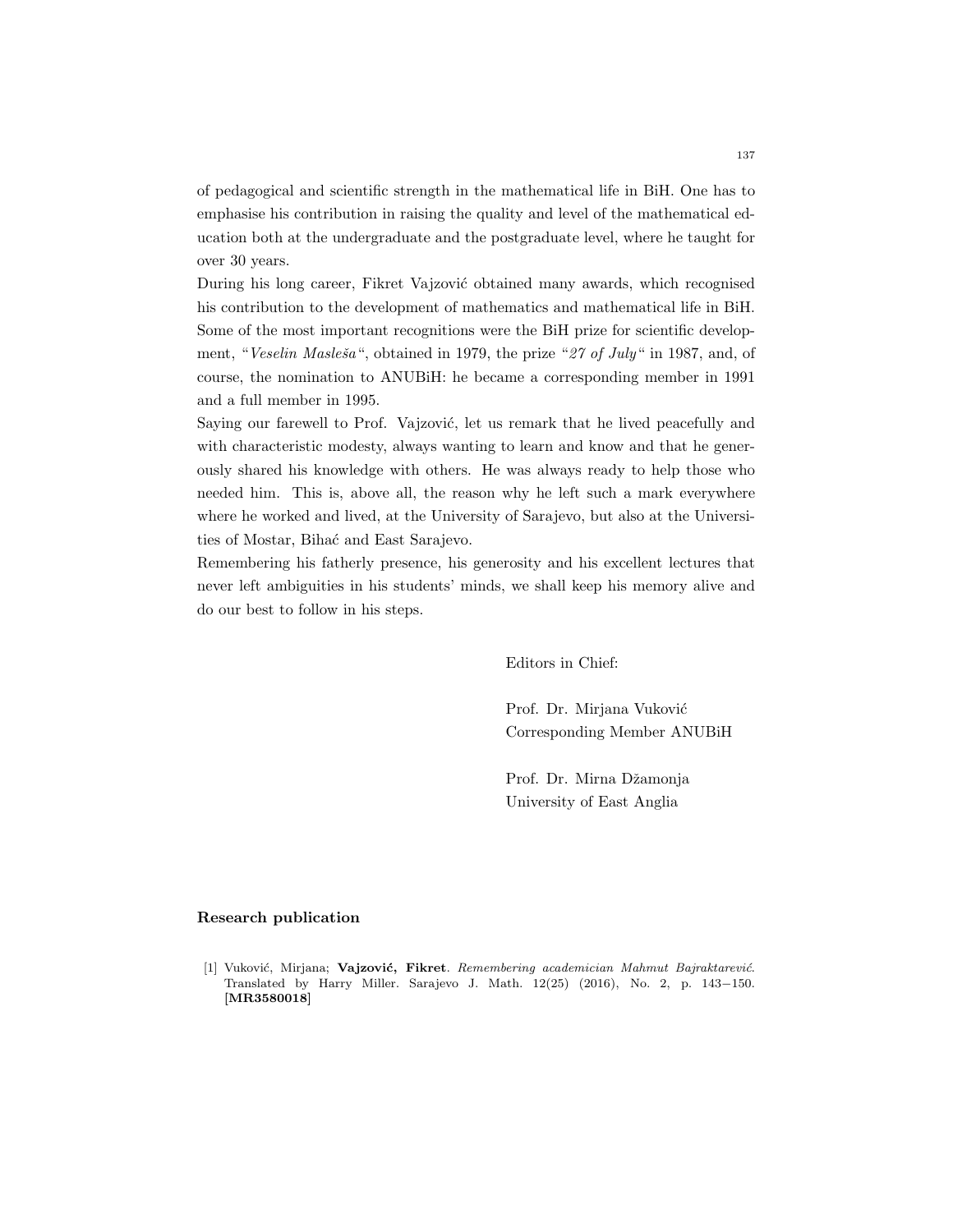- [2] Sahović, A.; **Vajzović, F.**; Peco, S. Continuity conditions for the Hilbert transform on quasi-Hilbert spaces. Sarajevo J. Math. 10 (22) (2014), No. 1, p. 111−120. [MR3215859]
- [3] Vuković, Mirjana; Vajzović, Fikret. Obituary: Academician Veselin Perić, 1930-2009. Sarajevo J. Math. 6 (18) (2010), No. 1, p. 137-143. [MR2676617]
- [4] Pilipović, Stevan; Vajzović, Fikret; Vuković, Mirjana. Distribution semigroups on function spaces with singularities at zero. Novi Sad J. Math. 38 (2008), No. 1, p. 127−135. [MR2498696]
- [5] Sahović, A.; **Vajzović, F.**. A spectrality condition for infinitesimal generators of cosine operator functions. Mat. Vesnik 60 (2008), No. 3, p. 193−206. [MR2452725]
- [6] Vugdalić, Ramiz. The method of stationary phase for once integrated group. Publ. Inst. Math. (Beograd) (N.S.) 79 (93) (2006), p. 73−93. [MR2275340]
- [7] Vajzović, Fikret; Šahović, Amina. Cosine operator functions and Hilbert transforms. Novi Sad J. Math. 35 (2005), No. 2, p. 41−55. [MR2244829]
- [8] Vajzović, Fikret; Vugdalić, Ramiz. Two exponential formulas for  $\alpha$ -times ( $\alpha \in \mathbb{R}^+$ ) integrated semigroups. Sarajevo J. Math. 1 (13) (2005), No. 1, p. 93−116. [MR2138398]
- [9] Kalabušić, Senada; Vajzović, Fikret. Exponential formula for one−time integrated semigroups. Novi Sad J. Math. 33 (2003), No. 2, p. 77–88. [MR2046164]
- [10] Vajzović, F.; Vuković, M.; Tanović–Miller, N. Academic Manojlo Maravić (1919-2000) obituary. Rad. Mat. 10 (2000/01), No. 1, p. 121−129. [MR1840598]
- [11] Mijatović, Milorad; Pilipović, Stevan ;Vajzović, Fikret.  $\alpha$ -times integrated semigroups  $(\alpha \in \mathbb{R}^+)$ . J. Math. Anal. Appl. 210 (1997), No. 2, p. 790−803. [MR1453207]
- [12] Vajzović, F.; Radić, M. Two mean ergodic theorems for cosine operator functions and semigroups. Glas. Mat. Ser. III 24 (44) (1989), No. 2–3, p. 305–325. [MR1074874]
- [13] Perić, V.; Vajzović, F.; Tanović–Miller, N. In honor of the 70<sup>th</sup> birthday of Academician Manojlo Maravić. Rad. Mat. 5 (1989), No. 2, p. 333-343. [MR1050901]
- [14] Vajzović, F. On the cosine operator function. Glas. Mat. Ser. III 22 (42) (1987), No. 2, p. 381−406. [MR0957623]
- [15] Radić, Mirko; Vajzović, Fikret. On the bounded cosine operator function in Banach space. Mat. Vesnik 39 (1987), No. 2, p. 187−204. [MR0920108]
- [16] Stevanović, M.; Vajzović, Fikret. On fixed points of some nonlinear operators. Mat. Vesnik 38 (1986), No. 3, p. 343−350. [MR0870959]
- [17] Stevanović, M.; Vajzović, F. Some fixed point theorems. Radovi odjeljenja Prirodno−matematičkih nauka ANUBiH, No. 24 (1985), p. 73–81. [MR0837055]
- [18] Vajzović, F.; Stevanović, M. Two fixed point theorems. Radovi odjeljenja Prirodno−matematičkih nauka ANUBiH, No. 24 (1985), p. 63-71. [MR0837054]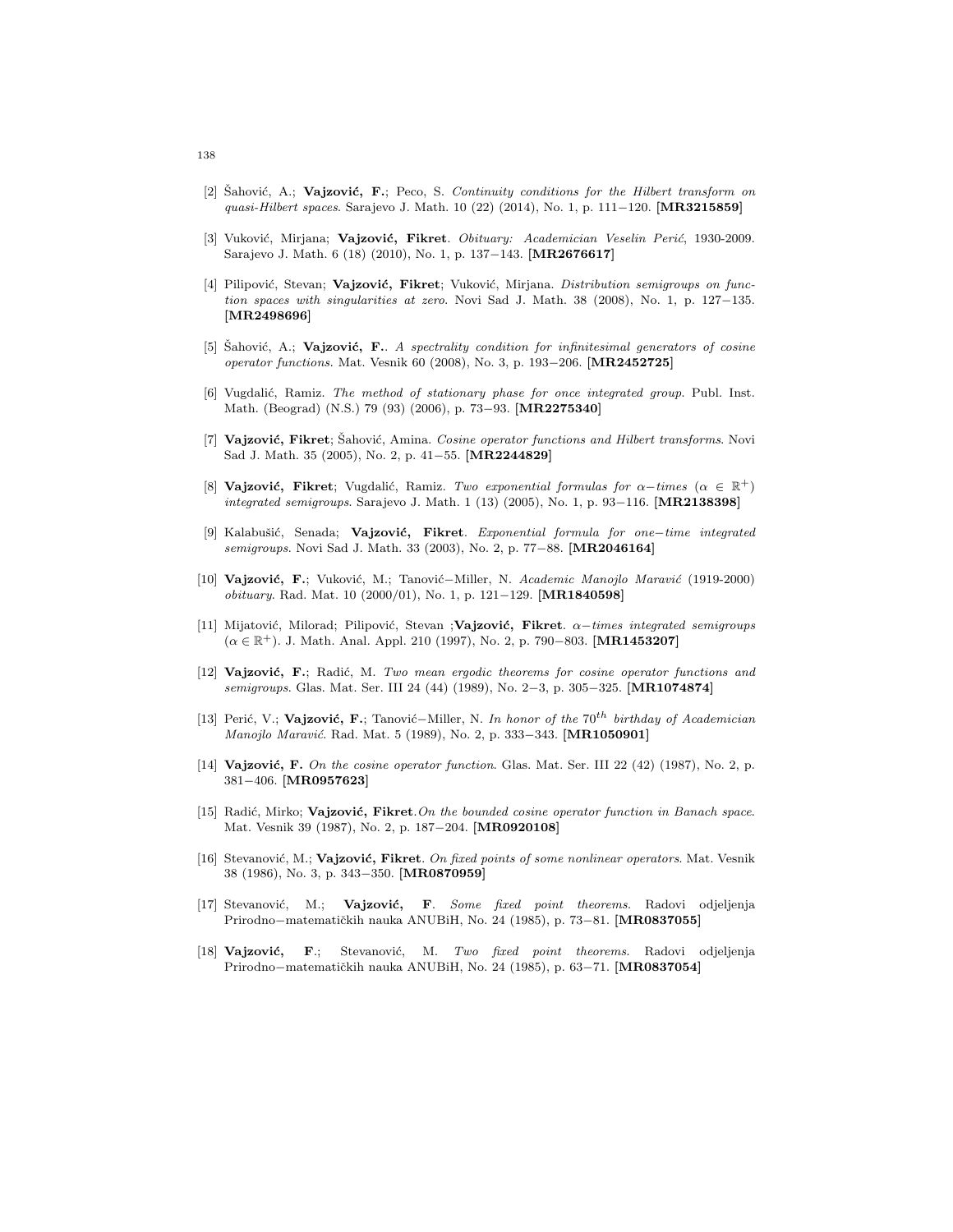- [19] Perić, V.; Vajzović, F. Branislav Martić. Dual Serbo-Croatian and English text. Rad. Mat. 1 (1985), No. 2, p. 308−316. [MR0827477]
- [20] **Vajzović, F**. Two fixed–point theorems for a nonlinear operator. (Russian) Rad. Mat. 1 (1985), No. 1, p. 49−59. [MR0791747]
- [21] Maravić, Manojlo; Perić, Veselin; Vajzović, Fikret. Life and work of Academician Mahmut Bajraktarević. Radovi odjeljenja Prirodno−matematičkih nauka ANUBiH, No. 19 (1980), p. 5−17. [MR0590293]
- [22] Vajzović, Fikret. Self adjoint extensions of some symmetric operators. Radovi odjeljenja Prirodno−matematičkih nauka ANUBiH, Vol. LXI (1978), No. 17, p. 241−251. [MR0520074]
- [23] Vaizović, Fikret.  $S^{\alpha,\beta}-inclusion$  of summability methods. (Russian) Radovi odjeljenja Prirodno−matematičkih nauka ANUBiH, Vol. LXI, No. 17 (1978), p. 137-145. [MR0520067]
- [24] Vajzović, Fikret; Finci, Kalmi. On functionals which are additive on a symmetric set. Radovi odjeljenja Prirodno−matematičkih nauka ANUBiH,, Vol. LII, No. 14 (1974), p. 45−57. [MR0394145]
- [25] Vajzović, Fikret; Suruliz, Kenan. On solutions of the Maxwell-Jttner functional equation. Radovi odjeljenja Prirodno−matematičkih nauka ANUBiH, Vol. XLV, No. 12 (1973), p. 139−144. [MR0344724]
- [26] Vajzović, Fikret. The functional equation  $\prod_{i=1}^{n} f(x + 1) = R(x)$ . (Russian) Radovi odjeljenja Prirodno−matematičkih nauka ANUBiH, Vol. 33, No. 10 (1969), p. 51−60.[MR0293279]
- [27] Vajzović, Fikret. Einige Funktionalgleichungen im Fréchetschen Raum. (German) Glasnik Mat. Ser. III 3 (23) (1968), p. 19−40. [MR0234159]
- [28] Vajzović, Fikret. On solution of one functional equation. Mat. Vesnik  $5$  (20) (1968), p. 25−28. [MR0228869]
- [29] **Vajzović, Fikret**. Über das Funktionalmit der Eigenschaft  $(x, y) = 0 \Longrightarrow H(x+y)+H(xy) = 0$  $2H(x) + 2H(y)$ . (German) Glasnik Mat. Ser. III 2 (22) (1967), p. 73–81. [MR0221274]
- [30] Vajzović, Fikret. On a functional which is additive on A−orthogonal pairs. Glasnik Mat. Ser. III 1 (21) (1966), p. 75−81.[MR0208388]
- [31] Vajzović, Fikret. On a functional equation. Glasnik Mat.−Fiz. Astronom. Drutvo Mat. Fiz. Hrvatske, Ser. II 19 (1964), p. 217−224. [MR0183995]
- [32] Vajzović, Fikret. On the functional equation:  $T_1(t + s)T_2(ts) = T_3(t)T_4(s)$ . Publ. Inst. Math. (Beograd) (N.S.), 4(18), p. 21−27. [MR0173105]
- [33] Vajzović, Fikret. Funkcionalne jednadbe u vektorskim prostorima (Functional equations in vector spaces), Masters thesis, Odjel za matematiku, Prirodoslovno−matematički fakultet Sveučilišta u Zagrebu, Zagreb, March, 1965, p. 1+71.